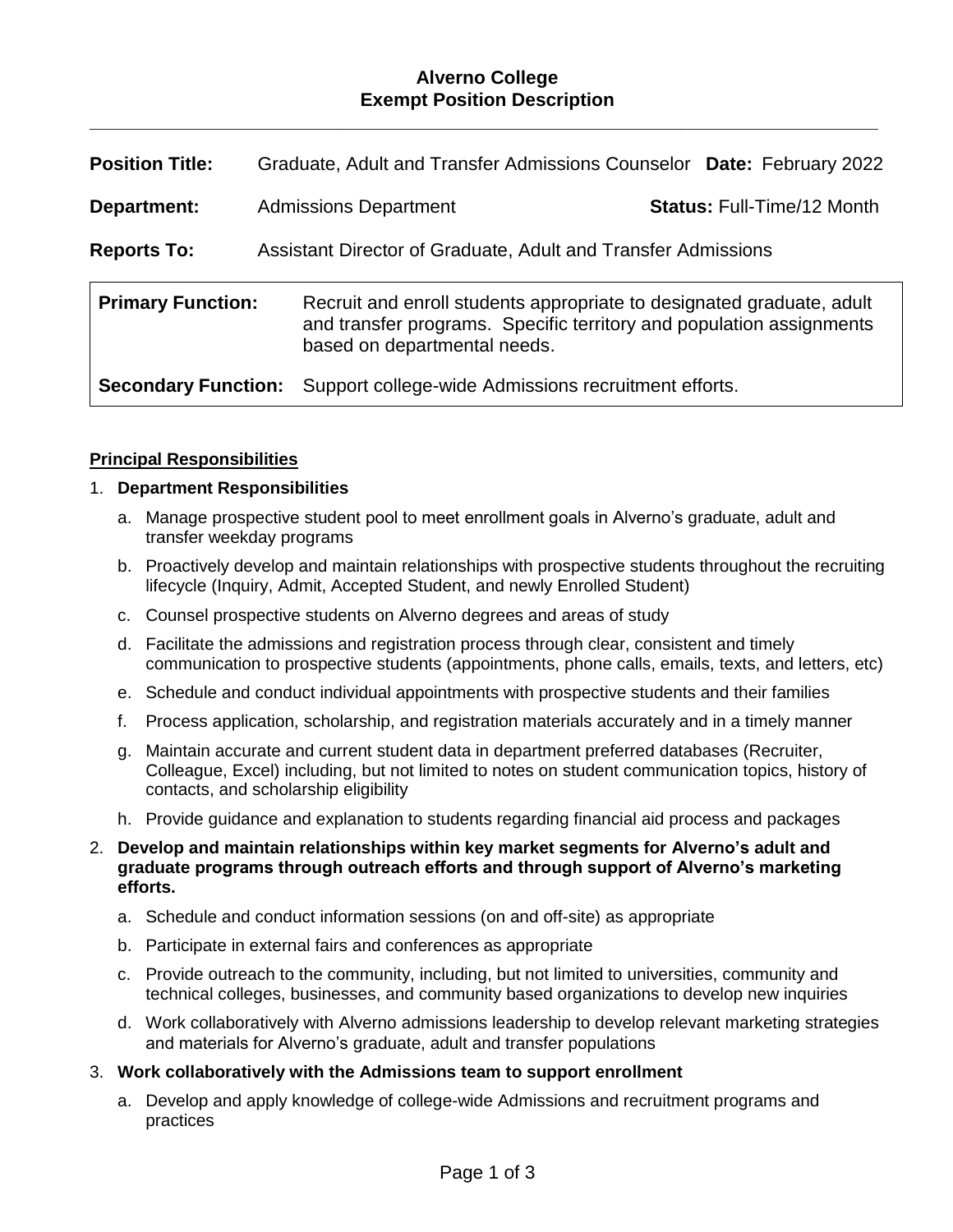- b. Provide staffing for Alverno coordinated recruitment events; information sessions, open houses, conferences, trainings, etc.
- 4. **Work collaboratively across internal college departments to facilitate the admissions process.**
	- **a.** Serve as a representative of the Admissions department throughout the College.
	- b. Stay current on happenings that affect enrollment through meetings, email, minutes, social networking sites
	- c. Provide input to faculty and staff on matters that affect the enrollment and admissions process (e.g., scheduling, timelines, orientation and communication)
	- d. Coordinate conversations between prospective students and faculty, staff, or alums when appropriate.
	- e. Serve on campus committees
- 5. Participate in department meetings, committees, and official college functions when appropriate.
- 6. Be respectful of the College's vision of a balanced and healthy lifestyle strategy which includes the *Seven Dimensions of Wellness: Career, Emotional, Environmental, Intellectual, Physical, Social, and Spiritual.*
- 7. Comply with safety procedures and maintain clean and orderly work areas.
- 8. Perform other tasks as necessary to support the mission of the College.

# **Qualifications**

- 1. Bachelor's degree is required. Master's Degree is preferred.
- 2. Required work on evenings (average of 1 evening per week) and some weekends (average of once per month)
- 3. Requires the willingness and ability for independent local travel based on departmental goals and needs. Some travel may require the employee to drive long distances, including outside of the state of Wisconsin.
- 4. Previous professional work experience preferred. Prior recruiting experience, successful sales, marketing, or relationship building experience is highly preferred. Will consider candidate who does not match these qualifications on individual basis.
- 5. Motivated by opportunity to positively change the lives of prospective students from all backgrounds.
- 6. Knowledge of ability-based, outcome oriented educational practices is preferred.
- 7. Willingness to suggest and apply creative thinking and new approaches to create and maintain excellent prospective student engagement.
- 8. Demonstrated effectiveness in achieving both short term and longer term objectives and goals.
- 9. Eagerness to work in a fast-paced, results-driven department committed to adopting enrollment best practices.
- 10.Requires excellent written and oral communication skills including the ability to articulate the value of an outcome-based education.
- 11.Requires the ability to communicate and respond to both internal and external customers professionally and in a timely manner. Must have the ability to read, interpret, write and complete documents such as reports and general correspondence.